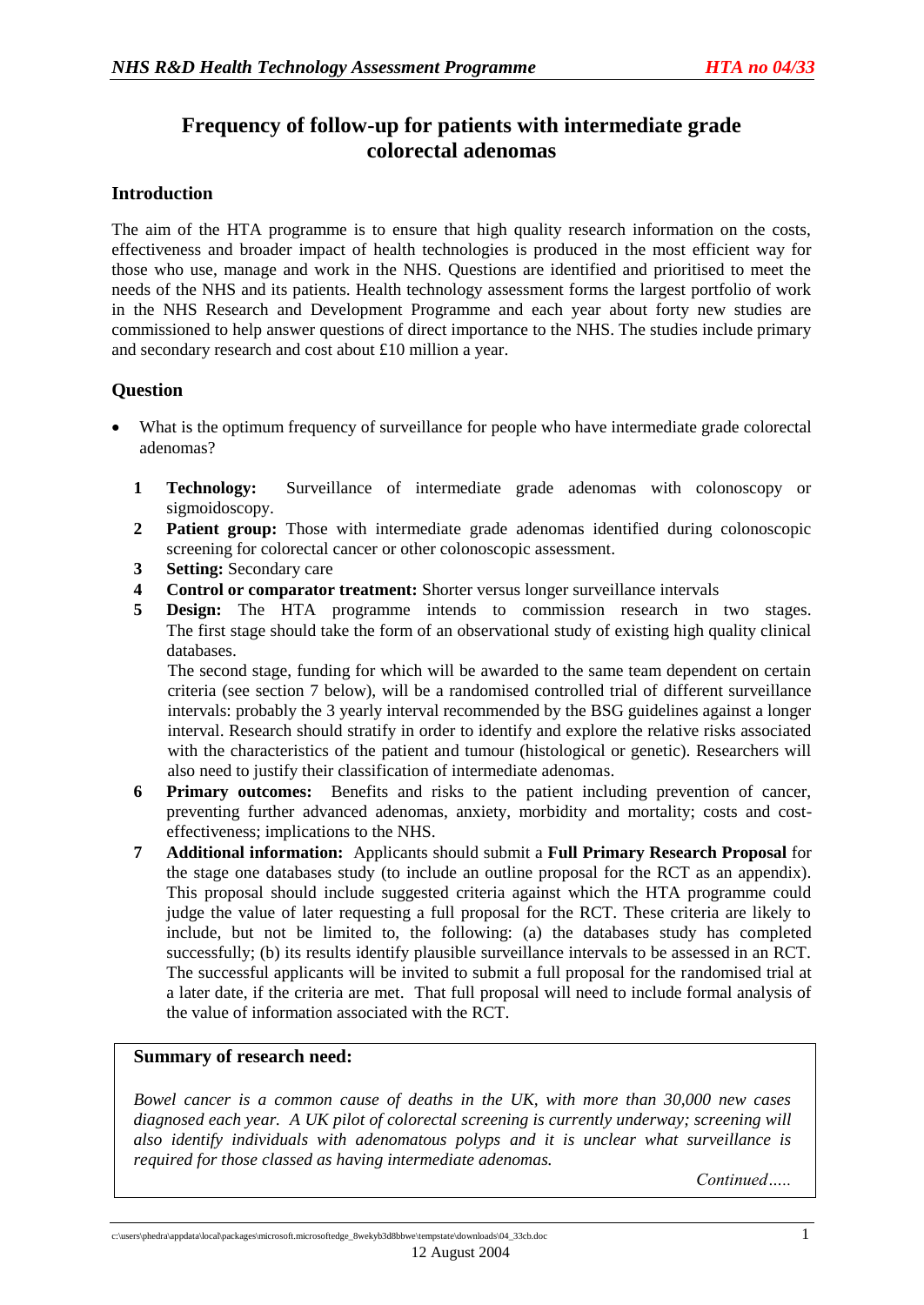*The British Society of Gastroenterology (BSG) have developed a definition of intermediate adenomas but other classifications may be in use. The option of no surveillance is unlikely to be acceptable.*

*Primary research is required to establish the optimum management strategy for surveillance of these intermediate adenomas. This should take the form of a multicentre cohort study using existing national databases followed, if appropriate, by an RCT of different surveillance intervals.*

For many of the questions posed by the HTA programme, a randomised controlled trial is likely to be the most appropriate method of providing an answer. However, there may be practical or ethical reasons why this might not be possible. Applicants proposing other research methods are invited to justify these choices.

Applicants are asked to:

- 1. Follow the Medical Research Council's Good Clinical Practice guidelines (www.mrc.ac.uk/clinical\_trials/ctg.html) when planning how studies, particularly RCTs, will be supervised. Further advice specific to each topic will be given by the HTA programme at full proposal and contract stages.
- 2. Note that trials involving medicinal products must comply with European Union Directive 2001/20/EC. For trials covered by the Directive the DH, with the HTA programme acting as their agent, is prepared, *in principle,* to be nominated as the sponsor. The responsibilities of the sponsor, as indicated by the directive, will then be agreed amongst the HTA programme, the host institution and the successful applicant. The DH reserve the right to withdrawn from the role of sponsor if they are not satisfied with the arrangements put in place to conduct the trial. Experience shows that some host institutions prefer to assume the role of sponsor for purposes of the EU Clinical Trials Directive [2001/20/EC]. This is consistent with their duties and responsibilities under the Research Governance Framework and the HTA programme would support this approach.

If you are not clear as to whether your trial is covered by the directive you should contact the MHRA (info@mhra.gsi.gov.uk) for help in this matter. Their website (http://medicines.mhra.gov.uk/ourwork/licensingmeds/types/clintrialdir.htm) contains the latest information about the EU Clinical Trials Directive [2001/20/EC] and a helpful FAQ page

## **Making an application**

If you wish to submit a proposal on this topic, complete the electronic application form and return it to the Commissioning Manager at the National Coordinating Centre for Health Technology Assessment, Mailpoint 728 Boldrewood, University of Southampton, Southampton SO16 7PX by Wednesday *17 November 2004.* Applications will be reviewed by the HTA Commissioning Board at its meeting in February 2005.

## *Applications received after 1300 hours on the due date will not be considered.*